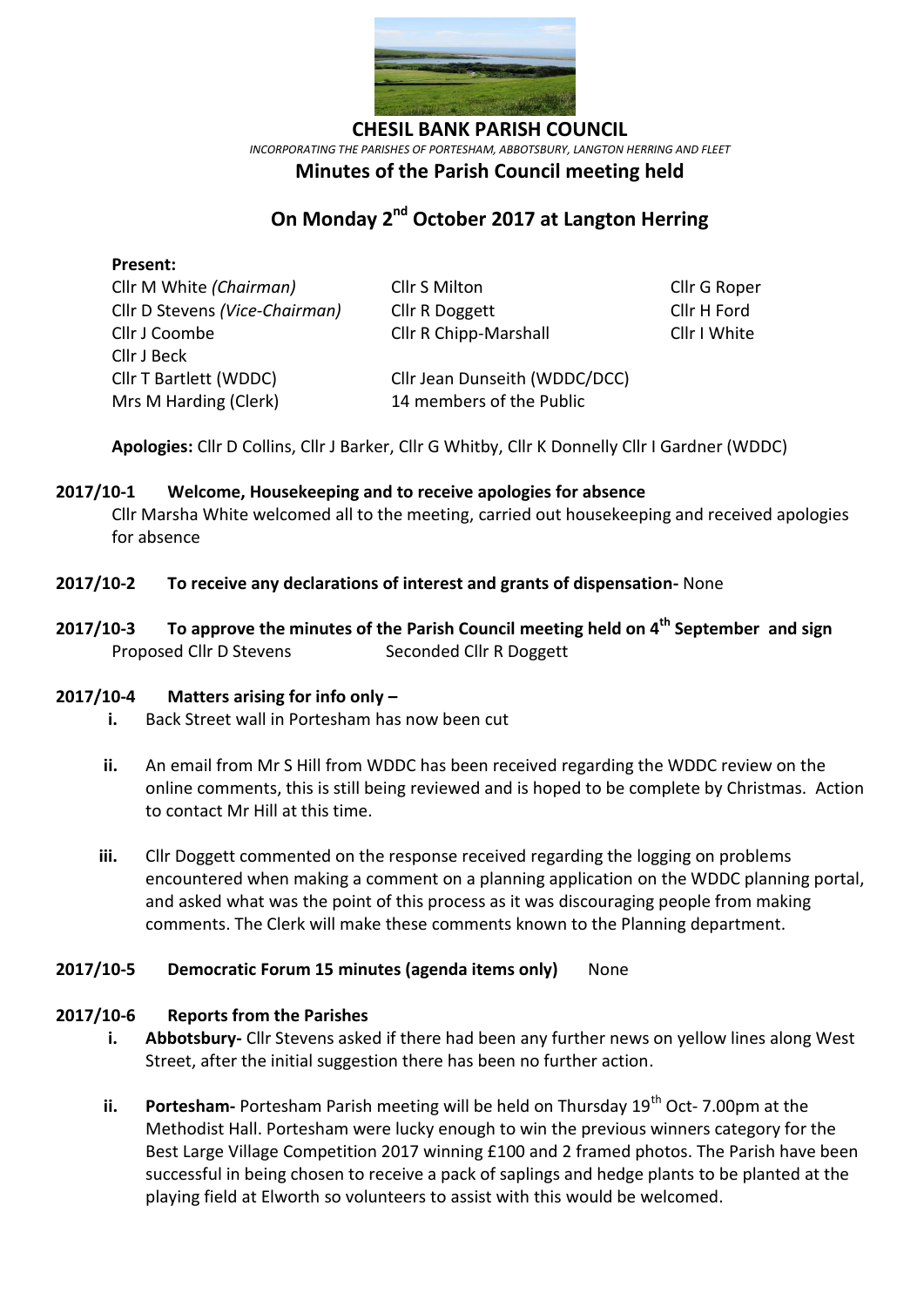*INCORPORATING THE PARISHES OF PORTESHAM, ABBOTSBURY, LANGTON HERRING AND FLEET*

- **iii. Langton Herring-** The no access signage to Chesil Beach is still ongoing. LH Parish meeting is to be held on Weds 18<sup>th</sup> October at 7.30pm.
- **iv. Fleet-** Signs have been put up by the tree officer regarding works to the entrance to Fleet wood, the Parish Council are no longer a consultee with tree works and all the trees in this area have TPO's, Clerk asked to enquire with the tree officer about the works involved.

### **2017/10-7 To consider all correspondence received for decision, consultation and information -**

- **i.** Cllrs were reminded to look into the Government consultation- planning for the right homes in the right places by  $9^{th}$  Nov.
- **ii.** The Coastal revival fund team requested a report on the Old Fleet Wall project-Clerk to action
- **iii.** Dumpy bags and Grit bins will be delivered or topped up in October Cllrs to check the bins are ready for the delivery
- **iv.** Parish & Town planning session has been arranged and Cllr Whitby will be asked if he can attend

### **2017/10-8 Finance**

### **i. To consider receipts and payments**

All payments have been authorised and paid in line with the necessary internal controls and contracts, all reports are available on the PC website. Bank Balances as at the end of September 2017 **£51017.96**

**Proposed Cllr R Doggett Seconded Cllr G Roper**

### **ii. To consider financial support for the Rodden Superfast Project**

It was noted that Rodden due to lack of numbers of households it has not been included in the Superfast project to date, so residents have been in touch with the PC, DCC, MP and the local County Councillor to see what assistance and support is available, the PC have been notified that a community project is available at a cost of in excess of £17000.00. The PC have been asked to make a contribution.

Cllrs commented that areas like Fleet and other properties in Rodden have made their own arrangements paid for by the property owners. Portesham still have issues as there is insufficient capacity for the number of properties requiring the superfast service.

Cllrs agreed that this would need further discussion at the budget meeting as it is not in the budgets for 2017-18. Action for the F & GP working group when considering the budget.

### **iii. To consider the Donation to the causes from the Chesil Fayre funds raised-**

The Recreation group met and recommended £1000 be donated to the D & S AA from proceeds collected at the Chesil Fayre, this will be presented at the December meeting and payment made online at the time.

### **iv. Budget meeting and Clerks Appraisal-**

The Budget meeting is booked for  $9<sup>th</sup>$  October and the Clerks Appraisal will be arranged in due course.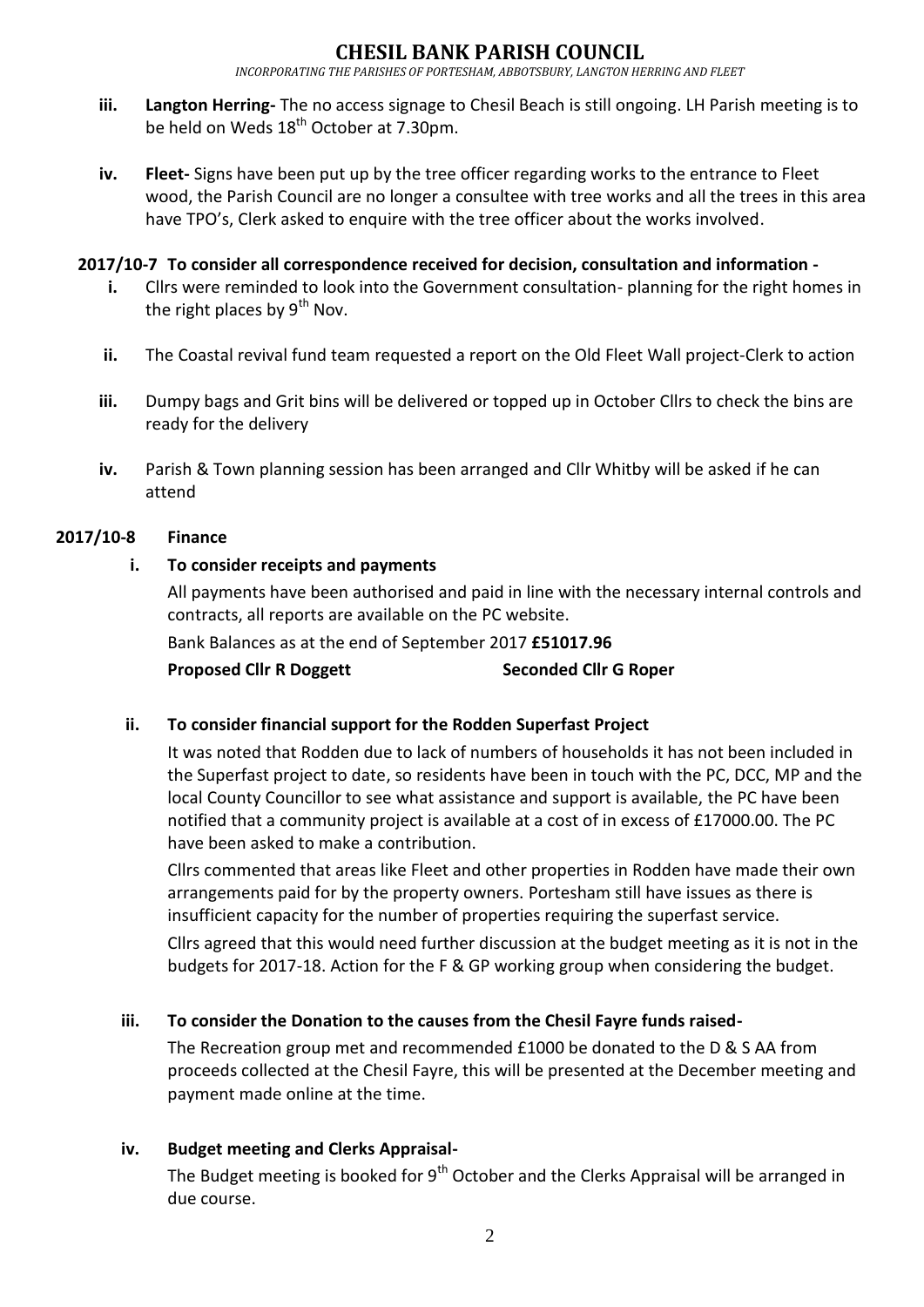# **CHESIL BANK PARISH COUNCIL**

*INCORPORATING THE PARISHES OF PORTESHAM, ABBOTSBURY, LANGTON HERRING AND FLEET*

#### **Planning Consultations**

### **2017/10-9**

**i. To consider all planning applications** No applications currently in circulation

### **ii. To consider any other planning/enforcement or ongoing issues**

**Whitmore Coppice**- the application is now on the agenda for the planning committee, the P & D working group have formulated an OBJECTION to the initial application and are working on the report for the planning meeting which Cllr Doggett has offered to attend and speak on behalf of the Council, focusing on the dangerous highways issues entering and exiting the B3157 from this site. The previous application conditions to maintain the woodland and the fact that there has never been an entrance from the road also that this was just an historical gate found in the hedge when the road hedge was cut back.

Cllrs commented on the fact that when the road verge was sprayed off this had a detrimental effect on the bluebells and other wild flowers that would have been killed off and not actioned by enforcement.

Proposed Cllr S Milton Seconded Cllr J Beck

**GP Metals**- a site visit is to be arranged to meet with the applicant and consider the changes to the application from those mentioned at the PC meeting by the applicant at a meeting last year.

### **2017/10-10 Highways issues –**

**i.** Cllr Marsha White and Cllr Dave Stevens have agreed to meet with the owners of the Abbotsbury Tea rooms in order to listen to their concerns about the large vehicles trying to use the route through Abbotsbury causing damage to the road and properties. The PC has passed the relevant information to Highways but at this stage DCC Highways maare not doing anything further to warn large vehicles with signage or notifying Sat Nav companies. Cllr Ford commented that this has been previously discussed with the Highways department.

#### **2017/10-11 Countryside and RoW-** None

#### **2017/10-12 Working group reports-**

Planning and Development – have now met and prepared response to recent planning applications

Emergency planning- is to be held to look at updating the Emergency plan Recreation group – have met to carry out a mop up of the Chesil Fayre and have provisionally booked the 29<sup>th</sup> July 2018 and are meeting again in November.

### **2017/10-13 Items for the meeting on Monday 6 th November at Abbotsbury-** Budget, Whitmore Coppice and working group feedback.

### **2017/10-14 Democratic Forum 15 minutes:**

Mr Adan Pylle from GP Metals spoke to the meeting at his disappointment that the PC after supporting the proposals last year had objected to the recent application, he explained that the siting of an extra porta cabin far outweighed the safety issues of moving the entrance and that the site would not be moving into the adjacent field just utilising the current space that is used to accommodate